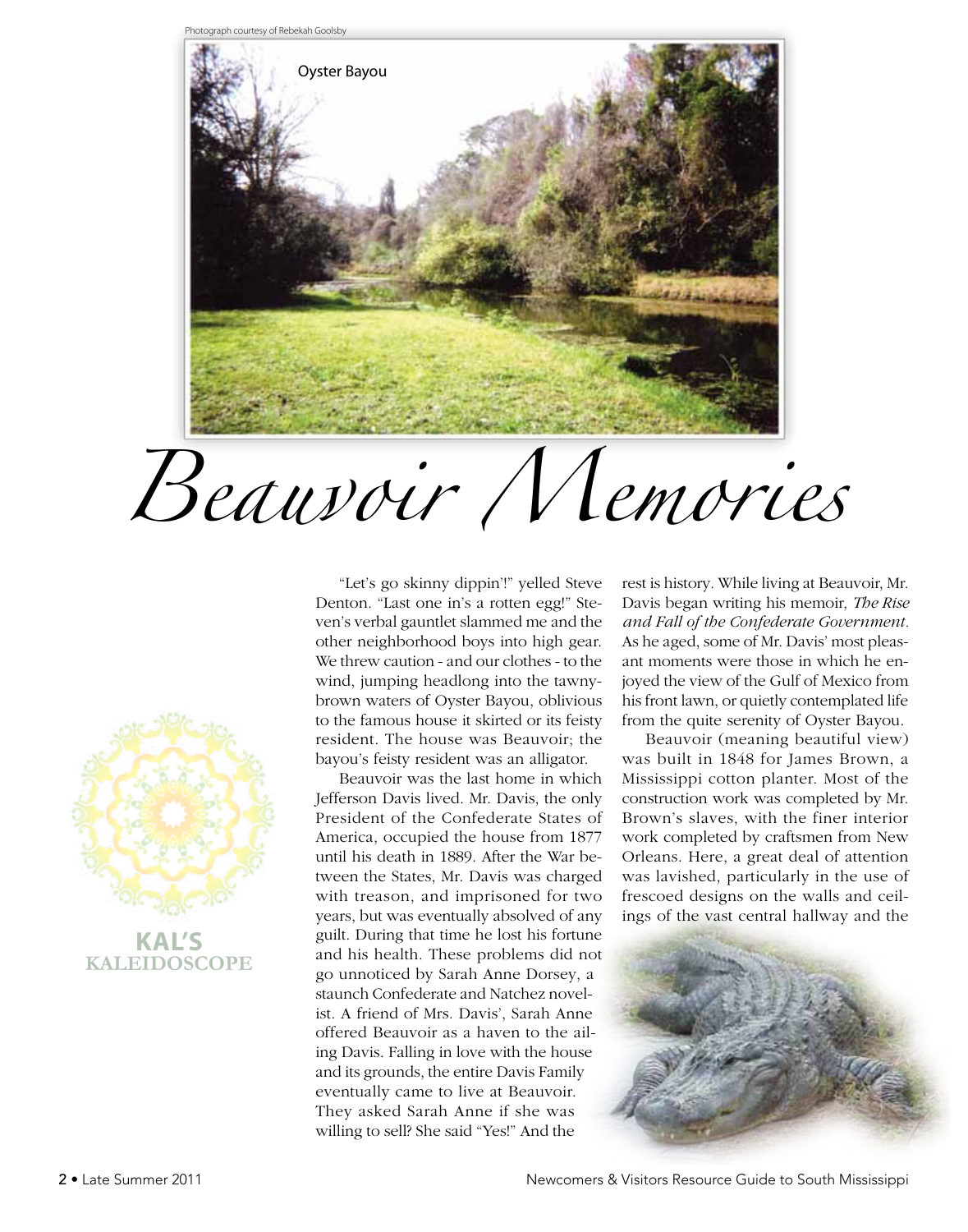double parlors. In these rooms, painted rococo panels grace the walls, while deep cornices in classical designs enhance the tops of the windows. The doors were painted in fauxwood designs, imitating burled walnut and other exotic woods. The painted frescoes and doors are some of Beauvoir's most outstanding features, and rank with the very best in the country. The Davis' filled their new home with lovely antiques: Mahogany tester beds; elegant parlor sets upholstered in lush silk damask; fine porcelain; and portraits of Mr. Davis and his daughter Winnie, dressed in her Mardi Gras silks as Queen of Comus.

After Mr. Davis' death, the house and land were left to Winnie, but upon her death its ownership reverted to Mrs. Davis, who sold much of the property in 1902 to the Mississippi Division of the Sons of Confederate Veterans. She did so to preserve the house as a memorial to her husband, and as a retirement home for Confederate veterans and their widows. As a child, I remember a long row of little cabins, almost like slave cabins on a great plantation, in which the retired had lived. The little cabins were silent and all but forgotten by that time, their inhabitants long promoted to Glory.

Beauvoir, its antiques, treasures, and memories, was almost promoted to Glory by Katrina's lacerating wind and water. By the afternoon of August 29, 2005, the beautiful house was nothing more than a shattered shell of its former self. Standing 13 feet above sea level on 10 foot piers, the house had one foot of water in it. The porches were torn away by the water, and large sections of the roof were pealed away by the wind, exposing the treasures there in. But the house's misery was just beginning. Because thousands of homes in which thousands of people lived had been destroyed or severely damaged by the storm, Beauvoir's "Extreme Makeover" would have to wait. The house was stabilized, the roof covered, and there the great house waited as the Mississippi Gulf Coast pulled itself up by the boot straps to begin its own extreme makeover. A year passed before the restoration of Beauvoir began, much of it by artisans who donated their knowledge, time, and talent. Aided by the financial assistance of federal, state, and private organizations, the house was reborn in 2008; a phoenix risen from the watery ashes of one of the greatest natural disasters to hit the U.S. mainland.

But that natural disaster was in the future

when the neighborhood boys and I decided to go skinny dipping. That summer's day was particularly hot, so hot the chickens were laying boiled eggs; skinny dipping seemed like a smart, cooling thing to do. And boys being boys, we'd forgotten our parent's stern admonition to stay out of Oyster Bayou, thus avoiding its ill-natured resident.

So there we were, yelling, splashing, and swimming naked as jaybirds, unaware that Ol' Man Gator had had enough of naked urchins disturbing his watery fiefdom. Suddenly, to express his extreme displeasure, Ol' Man Gator emitted a raspy grunt, followed by an ominous hiss. He then opened his gargantuan mouth, exposing his equally gargantuan teeth.

Friends! Let me tell you! I mean no disrespect to the Good